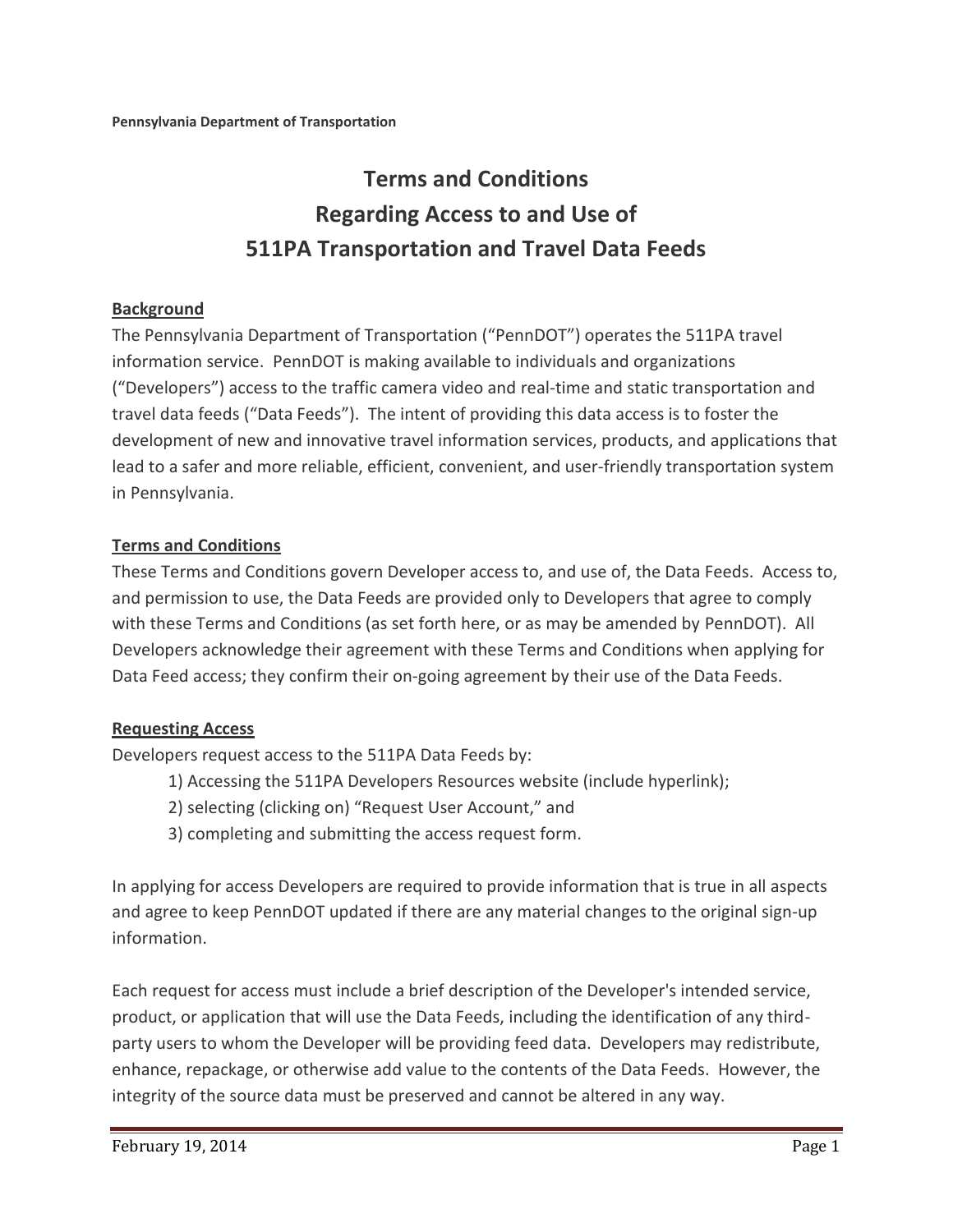All access requests will be reviewed by PennDOT. Incomplete requests, or requests not adequately describing the intended use of the Data Feeds, may result in access being delayed or denied. Any proposed use of the Data Feeds that disparages PennDOT or its products or services; infringes on any intellectual property or other rights; violates any state, federal, or international law; or otherwise contravenes these Terms and Conditions will result in a denial of access.

## **Use of Feeds**

A Developer granted access to the Data Feeds will be responsible for all activities attributable to that access. No Developer may use their access privileges to engage in activities that cause (or have the potential to cause) interference with, or disruption to, the functioning, networks, equipment, or users of 511PA or other PennDOT services. Any use of the Data Feeds that disparages PennDOT or its products or services; infringes on any intellectual property or other rights; violates any state, federal, or international law; or otherwise fails to abide by these Terms and Conditions will result in a withdrawal of access privileges.

Developers are required to develop their applications in a manner that minimizes the load on PennDOT Data Feeds. Any multi-user applications must replicate the data from PennDOT Data Feeds to the Developers' servers and provide the data to users from those servers, as opposed to providing direct user access to the PennDOT Data Feeds. Failure to comply with this requirement will result in a withdrawal of access privileges.

If a Developer includes any advertising or commercial activity in conjunction with the proposed use of PennDOT Data Feeds, the service, product, or application shall include a disclaimer stating that "The use of PennDOT data is for public service only and is not intended to serve as an endorsement of the advertising or commercial activity by PennDOT."

Developers may not use PennDOT traffic camera images for any purpose other than to show the current traffic status. Any other use must be pre-approved in writing by PennDOT.

#### **Attribution**

When using or incorporating the PennDOT Data Feeds in their services, products, or applications, Developers must acknowledge the **Pennsylvania Department of Transportation** or **PennDOT** as the source of the data. Developers also are encouraged to acknowledge 511PA and provide a link to www.511PA.com with their service, product, or application, as appropriate. Any Developer wishing to use the PennDOT logo, 511PA logo, or 511PA theme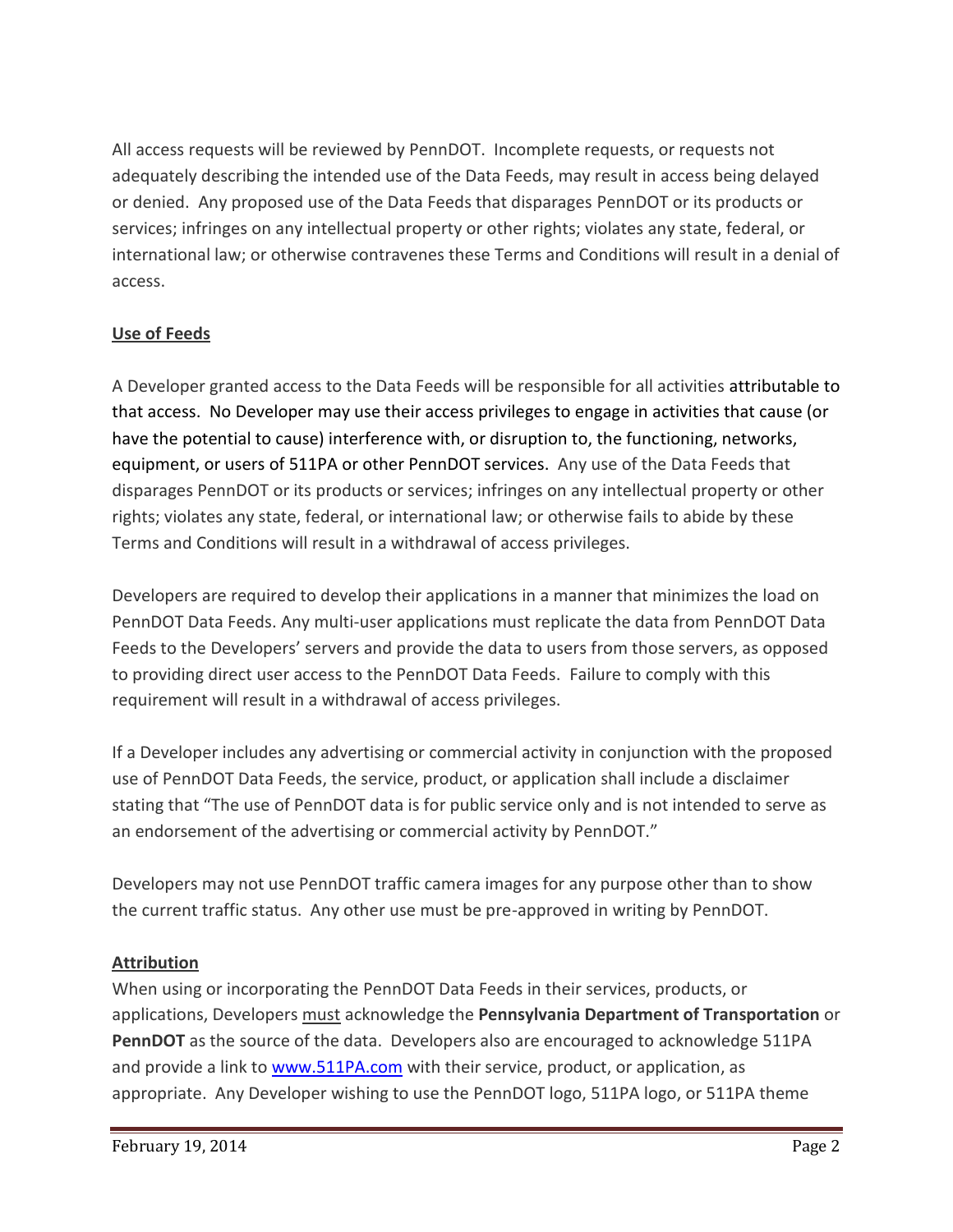line ("Travel Info To Go") with their service, product, or application should contact PennDOT regarding the availability of suitable graphics. The use of the PennDOT logo, 511PA logo, or 511PA theme line is subject to the following restrictions:

1. Users may not alter the logo or theme line in any way, including changing proportions, colors, elements, etc.

2. The use of the logo or theme line as a feature or design element of any other image is not permitted.

3. Displaying the logo or theme line on any site that disparages PennDOT, 511PA or its products or services, infringes any intellectual property or other rights, or violates any state, federal or international law is prohibited.

4. Users must not display the logo or theme line in any manner that implies sponsorship, endorsement, or license by the Pennsylvania Department of Transportation or the 511PA travel information service.

5. The logo or theme line may be displayed only on web pages that make accurate reference to 511PA and its products and services.

PennDOT reserves the right to modify or terminate permission to display the PennDOT logo, 511PA logo or 511PA theme line at any time, or to take action against any use that does not conform to these guidelines. Furthermore, Developers acknowledge and agree that any use of PennDOT, **511PA** or associated logos or theme line to market or brand products, services, or applications, authorized or unauthorized, will inure to the benefit of, and be on behalf of, PennDOT. Failure to comply with this requirement is grounds for termination of access to the Data Feeds.

PennDOT reserves the right to overlay or include sponsorship messaging (including logos, names or taglines) directly on video feeds prior to dissemination to Developers. Developers may not crop or obstruct from view in any way sponsorship messaging. Failure to comply with this requirement will result in a withdrawal of access privileges.

PennDOT reserves the right to publicize any Developer's involvement with 511PA and its Data Feed access program.

#### **Availability of Data Feeds**

PennDOT is committed to maintaining a cooperative working relationship with Developers to maximize the benefits of the 511PA travel information service to the public. Reasonable efforts will be made by PennDOT to advise Developers in a timely fashion of both expected and unexpected changes in the operational status of the 511PA Data Feeds. PENNDOT reserves the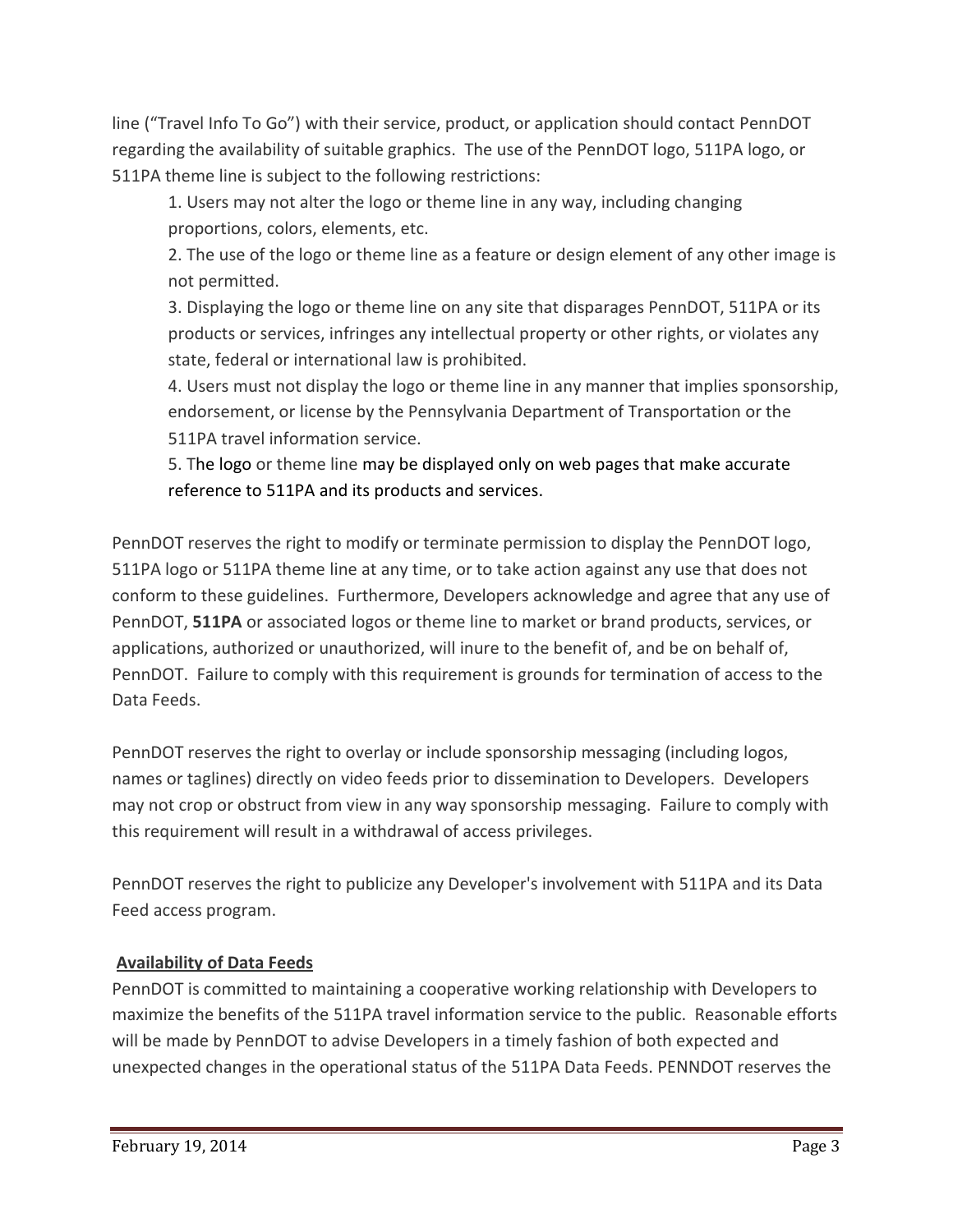right to modify or discontinue the Data Feeds at any time without notice, and reserves the right to require the immediate cessation of any use of the Data Feeds by any Developer.

Developers are encouraged to notify PennDOT of any suspected Data Feed operational or maintenance problems. Developers should recognize that PENNDOT and the 511PA Data Feeds program have very limited resources. Problems with the Data Feeds may not be resolved immediately and no technical assistance to Developers regarding any and all aspects of the Data Feeds is promised.

### **Disclaimer**

It is the intention of PENNDOT that the 511PA Data Feed program will compile data from the best available sources and will provide a best effort approach to the provision and dissemination of such information. However, Developers are cautioned that data availability and data accuracy are all subject to change, and may change daily. Actual posted restrictions may be at variance with, and supersede the information available from, the 511PA Data Feeds. PENNDOT makes, and Developers receive, no warranty regarding the Data Feeds or their contents, whether express or implied, and all warranties of merchantability and fitness of the Data Feeds for any particular purpose are expressly disclaimed. PENNDOT makes no warranty that the Data Feeds will be provided in an uninterrupted manner, or that they will be free of errors. Access to the Data Feeds is provided on an "as is" and "with all faults" basis, with the entire risk as to quality and performance with the Developers.

Each Developer acknowledges and agrees to this disclaimer in their use of the Data Feeds and will use their best efforts to provide this disclaimer with respect to the distribution of the data to third parties or the public.

The creation, development, provision, or distribution of services, products, or applications using any element of the 511PA Data Feeds does not increase the likelihood of a Developer being awarded a contract by PENNDOT - now or in the future.

## **Fee Associated with 511PA Real-Time and Static Data Feed**

PENNDOT requires no fee from Developers to access the 511PA Data Feeds.

## **PENNDOT Contact Information Regarding 511PA Data Feeds**

Any questions regarding the 511PA data feeds should be submitted via email to the following address: RA-PDRCRSVIDEODATA@pa.gov